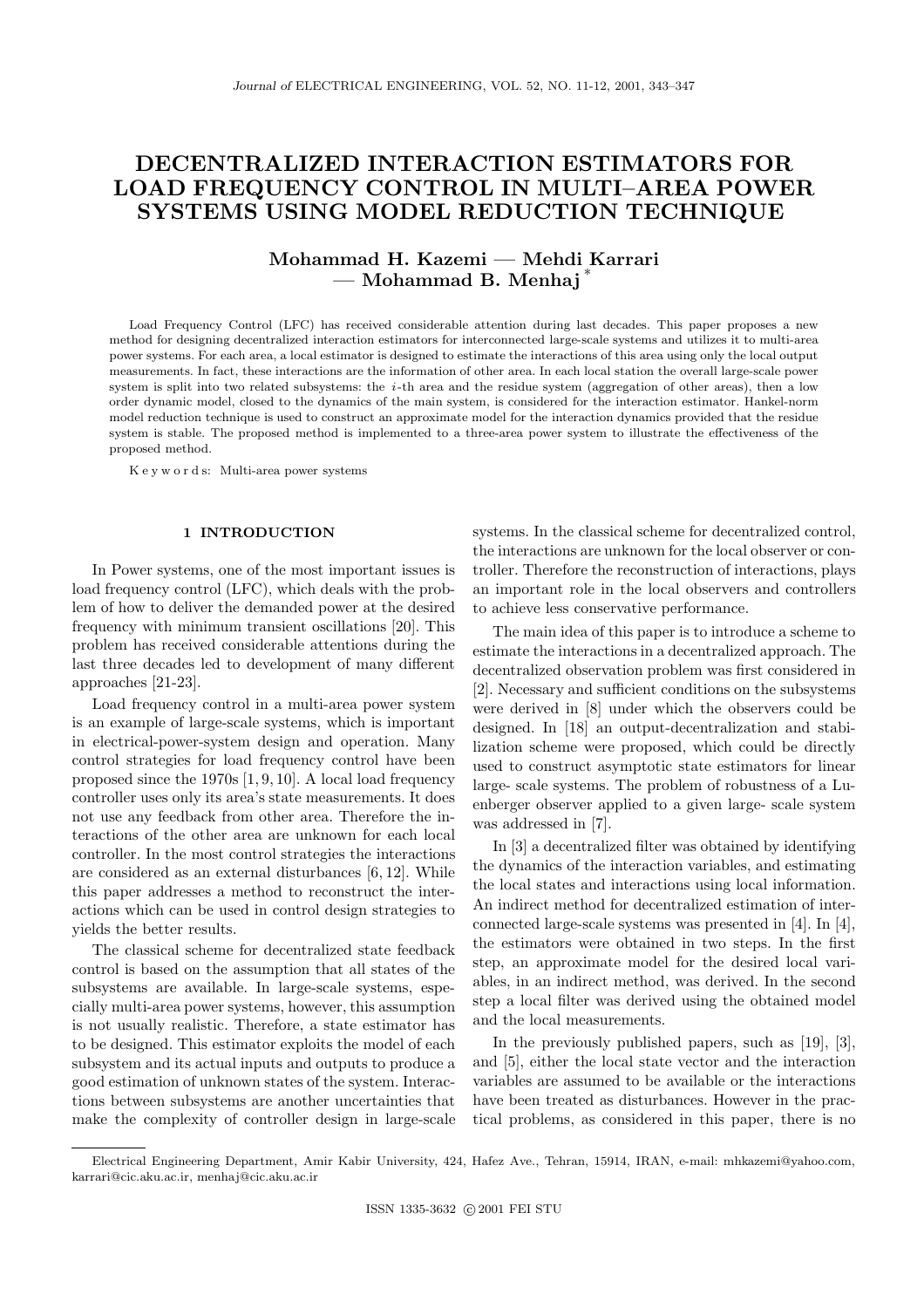

**Fig. 1.** State and interaction estimation diagram at *<sup>i</sup>* th subsystem



**Fig. 2.** Multi-area power system

measurement on the interaction variables. Our main objective, in this paper, is to introduce a method for designing decentralized estimators to estimate the states and interactions, using only local output feedback.

In a decentralized control problem, such as decentralized state estimation or the interaction estimation problem, the overall large-scale system is split into the two systems, the related subsystem (*i*th subsystem) and the residue system (aggregation of other subsystems). It should be noted that, the interactions to the *i*th subsystem are generated by the dynamics of the residue system. Therefore, by incorporating the dynamics of the residue system one can expect to reduce the error of the estimation. But if the dynamics of the residue system is added to the estimator dynamics, the order of the designed filter becomes very high, while, the aim of decentralized estimation is to use low order estimator for each subsystem.

This paper is organized as follows: Section 2 formulates the problem. The system under study is described in Section 3. Section 4 introduces the main contribution of this paper, which is to use the Hankel-norm model reduction technique to obtain some dynamics for the interactions. In Section 5, the simulation results for a three-area power system show the effectiveness of the proposed algorithm.

# **2 PROBLEM STATEMENT**

Consider the large-scale LTI system *S* , composed of *N* subsystems  $S_i$   $(i = 1, 2, ..., N)$  described by

$$
\begin{aligned} \dot{x}_i &= A_{ii}x_i + h_i + B_i u_i + G_i w_i \\ y_i &= C_i x_i + v_i \end{aligned} \tag{1}
$$

where,  $h_i$  is the interaction from other subsystems,

$$
h_i = \sum_{j=1, j \neq i}^{N} A_{ij} x_j \tag{2}
$$

where  $x_i \in R^{n_i}$  is the state vector of *i*th subsystem and  $u_i \in R^{p_i}$  is its control function. Furthermore  $w_i \in R^{g_i}$  is the disturbance and  $v_i \in R^{q_i}$  is the measurement noise, which are assumed be bounded.  $A_{ii}$ ,  $B_i$ ,  $C_i$ , and  $G_i$ describe the dynamics of the isolated *<sup>i</sup>*th subsystem, *<sup>A</sup>ij* describes the interaction matrix from the *j* th subsystem, which are assumed to have appropriate dimensions. It is assumed that  $(C_i, A_{ii})$  is observable and  $(A_{ii}, B_i)$  is controllable.



**Fig. 3.** Block diagram of area-1

The goal of this paper is to design an estimator  $F_i$  for each subsystem to estimate the interactions from other subsystems,  $h_i$ , and the states of *i*th subsystem. As seen in Fig. 1, the estimator  $F_i$  constructs the estimate of interaction,  $\hat{h}_i$ , and state estimation  $\hat{x}_i$  from the input and output of  $S_i$ . The local controller uses these estimations to control the *i*th subsystem.

#### **3 THE SYSTEM UNDER STUDY**

A three-area power system shown in Fig. 2 is taken as an example system [16]. Figure 3 shows the block diagram of area 1. Referring to Fig. 3, state vector *x*, control vector *u*, and disturbance vector *d* can be defined as follows:

$$
x = \begin{bmatrix} x_1 \\ x_2 \\ x_3 \end{bmatrix}, u = \begin{bmatrix} \Delta P_{c1} \\ \Delta P_{c2} \\ \Delta P_{c3} \end{bmatrix}, d = \begin{bmatrix} \Delta P_{d1} \\ \Delta P_{d2} \\ \Delta P_{d3} \end{bmatrix}, y = \begin{bmatrix} y_1 \\ y_2 \\ y_3 \end{bmatrix}
$$

$$
y_1 = [\Delta f_1 \ \Delta P_{tie12}]', y_2 = [\Delta f_2 \ \Delta P_{tie23}]', y_3 = [\Delta f_3]'
$$

$$
x_1 = [\Delta f_1 \ \Delta P_{t11} \ \Delta P_{t21} \ \Delta P_{t31} \ \Delta P_{g11} \ \Delta P_{g21} \ \Delta P_{g31} \ \Delta P_{tie12}]'
$$
  
\n
$$
x_2 = [\Delta f_2 \ \Delta P_{t12} \ \Delta P_{t22} \ \Delta P_{t32} \ \Delta P_{g12} \ \Delta P_{g22} \ \Delta P_{g32} \ \Delta P_{tie23}]'
$$
  
\n
$$
x_3 = [\Delta f_3 \ \Delta P_{t13} \ \Delta P_{t23} \ \Delta P_{t33} \ \Delta P_{g13} \ \Delta P_{g23} \ \Delta P_{g33}]'
$$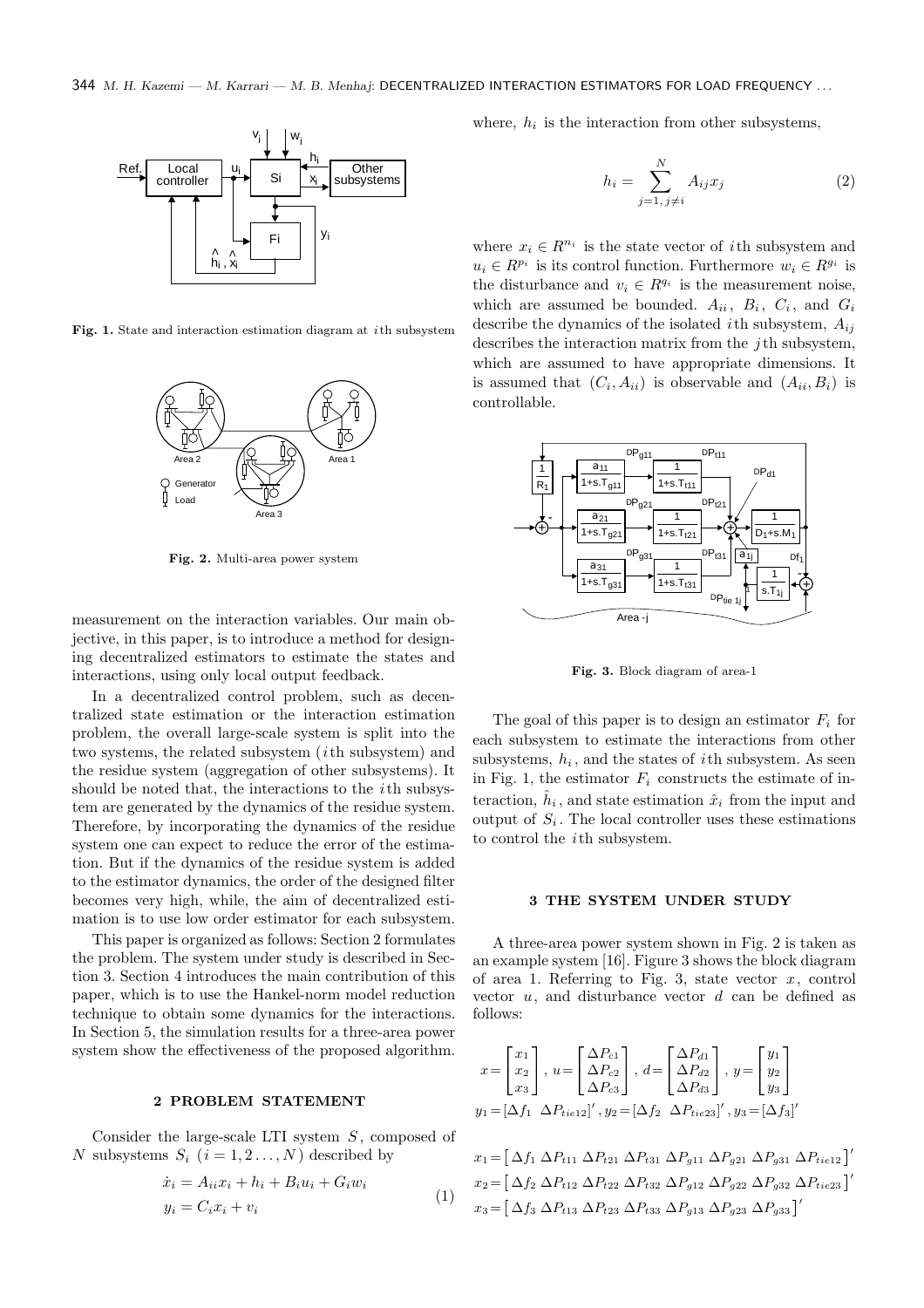**Table 1.** System parameters

| Area 1              | Area 2            | Area 3                       |
|---------------------|-------------------|------------------------------|
| $D_1 = 0.006$       | $D_2 = 0.0083$    | $D_3 = 0.008$ (p.u.Mw/Hz)    |
| $M_1 = 0.2$         | $M_2 = 0.167$     | $M_3 = 0.15$ (p.u.Mw)        |
| $T_{t11} = 0.2$     | $T_{t21} = 0.3$   | $T_{t31} = 0.21$ (s)         |
| $T_{t12} = 0.24$    | $T_{t22} = 0.35$  | $T_{132} = 0.22$             |
| $T_{t13} = 0.25$    | $T_{t23} = 0.32$  | $T_{t33} = 0.23$             |
| $T_{q1i} = 2.22$    | $T_{q2i} = 0.08$  | $T_{a3i} = 0.1$ (s)          |
| $R_{11} = 2.2$      | $R_{21} = 2.45$   | $R_{31} = 2.23$ (Hz/p.u.Mw)  |
| $R_{12} = 2.23$     | $R_{22} = 2.5$    | $R_{32} = 2.21$              |
| $R_{13} = 2.21$     | $R_{23} = 2.48$   | $R_{33} = 2.22$              |
| $\alpha_{1i}=0.25$  | $\alpha_{2i}=0.5$ | $\alpha_{3i}=0.5$            |
| $\alpha_{12} = 0.2$ |                   | $\alpha_{23} = 5.0$          |
| $T_{12} = 0.272$    |                   | $T_{23} = 0.109$ (p.u.Mw/Hz) |

where are:  $\Delta f_i$  - incremental frequency deviation of area *i*,  $\Delta P_{qki}$  - incremental governor valve position change of generator k of area i,  $\Delta P_{ci}$  - control input of area i,  $\Delta P_{tki}$  incremental output of generator k in area i,  $\Delta P_{tie\ ij}$  - incremental change in tie-line power between areas i and j,  $\Delta P_{di}$ - disturbance of area i, M*<sup>i</sup>* - equivalent inertia constant for area i,  $D_i$  - equivalent damping coefficient for area i,  $T_{aki}$  governor time constant of generator  $k$  for area  $i$ ,  $T_{tki}$  - turbine time constant of generator k for area i,  $T_{ij}$  -synchronizing coefficient in normal operating conditions between areas  $i$  and  $j, a_{ij}$  - ratio between the rated MW capacity of areas i and j,  $\alpha_{ki}$  - distribution factor for generator k,  $R_i$  - drooping characteristic for area I .

The system parameters are listed in Table 1.

#### **4 REDUCED ORDER MODEL TECHNIQUE**

In this section, a low order dynamic model (closed to the dynamic of the main system) is considered for the interaction estimator. It is clear that the closer the order of the approximate model is to the order of the residue system, the error of the estimation is less. The proposed method in this section is to use the Hankel-norm model reduction technique to reduce the order of the dynamics of the residue system to a low order "approximate" model. This method is only applicable when the residue system is stable.

In model reduction techniques [14, 15, 17], the state-space description of a stable system is transformed to balanced coordinates, where the observability and controllability Gramians are equal and diagonal ("balanced"). The diagonal elements of the balanced Gramian in fact form a set of closed-loop inputoutput invariant (the Hankel singular values) which quantify the contribution of each state to the input-output map of the system. States that contribute weakly to the input-output map, are deleted. The method has some appealing properties: it generically leads to a stable reduced-order model and an error bound exist in terms of the truncated Hankel singular values.

Now the dynamics of large-scale system (1) is rewritten as

$$
\begin{aligned} \dot{x}_i &= A_{ii}x_i + h_i + B_i u_i + G_i w_i \\ y_i &= C_i x_i + v_i \,, \end{aligned} \tag{3}
$$

$$
\dot{\tilde{x}}_i = \tilde{A}_i \tilde{x}_i + A_{hi} x_i + \tilde{B}_i \tilde{u}_i + \tilde{G}_i \tilde{w}_i
$$
  
\n
$$
h_i = \tilde{C}_i \tilde{x}_i,
$$
\n(4)

where,

$$
\tilde{C}_i = [A_{1i} \ A_{2i} \ \dots \ A_{i(i-1)} \ A_{i(i+1)} \ \dots \ A_{iN}],
$$
  
\n
$$
\tilde{B}_i = diag - block\{B_1 \ B_2 \ \dots \ B_{i-1} \ B_{i+1} \ \dots \ B_N\},
$$
  
\n
$$
\tilde{G}_i = diag - block\{G_1 \ G_2 \ \dots \ G_{i-1} \ G_{i+1} \ \dots \ G_N\},
$$

$$
\tilde{u}_{i} = \begin{bmatrix} u_{1} \\ u_{2} \\ \vdots \\ u_{i-1} \\ u_{i+1} \\ \vdots \\ u_{N} \end{bmatrix}, \tilde{w}_{i} = \begin{bmatrix} w_{1} \\ w_{2} \\ \vdots \\ w_{i-1} \\ w_{i+1} \\ \vdots \\ w_{N} \end{bmatrix}, \tilde{x}_{i} = \begin{bmatrix} x_{1} \\ x_{2} \\ \vdots \\ x_{i-1} \\ x_{i+1} \\ \vdots \\ x_{N} \end{bmatrix}, A_{hi} = \begin{bmatrix} A_{1i} \\ A_{2i} \\ \vdots \\ A_{(i-1)i} \\ A_{(i+1)i} \\ \vdots \\ A_{Ni} \end{bmatrix}.
$$
\n
$$
\tilde{u}_{N} = \begin{bmatrix} A_{11} & A_{12} & \cdots & A_{1(i-1)} & A_{1(i+1)} & \cdots & A_{1N} \\ A_{21} & A_{22} & \cdots & A_{2(i-1)} & A_{2(i+1)} & \cdots & A_{2N} \\ \vdots & \vdots & \vdots & \vdots & \vdots & \vdots \\ A_{(i-1)1} A_{(i-1)2} & \cdots & A_{(i-1)(i-1)} A_{(i-1)(i+1)} & \cdots & A_{(i-1)N} \\ A_{(i+1)1} A_{(i+1)2} & \cdots & A_{(i+1)(i-1)} A_{(i+1)(i+1)} & \cdots & A_{(i+1)N} \\ \vdots & \vdots & \vdots & \vdots & \vdots & \vdots \\ A_{N1} & A_{N2} & \cdots & A_{N(i-1)} & A_{N(i+1)} & \cdots & A_{NN} \end{bmatrix}
$$

Equation (4) shows the dynamics of the residue system (interaction dynamics). By applying the model reduction technique on equation (4), the reduced order model interaction is obtained namely "*approximate model*". There is one main question: what is the appropriate order of the approximate model? If the order of approximate model is selected to be much less than  $n - n_i$ , the order of estimator becomes low which implies simplicity of the estimator but in this case the error of estimation is increased. One can choose the order of approximate model as the order of *i*th subsystem, *ie*,  $n_i$ . Note that, it is assumed that  $n_i < n - n_i$  otherwise, the model reduction technique is not necessary and the dynamics of the residue system can be used as a model for the interactions.

There exists a similarity transformation  $T$ , which transforms both the observability and the controllability Gramians of the residue system (4) to the form  $\Sigma := diag(\sigma_1, \sigma_2,$  $\ldots, \sigma_{n-ni}$  and the balance realization to the form

$$
\dot{z} = A_b z + B_b x_i + w_z
$$
\n
$$
h_i = C_b z \tag{5}
$$

where,

$$
z = T\tilde{x}_i, A_b = T\tilde{A}_i T^{-1}, B_b = T A_{hi}, C_b = \tilde{C}_i T^{-1}, w_z = T\tilde{B}_i \tilde{u}_i + T\tilde{G}_i \tilde{w}_i.
$$

Partition the balance realization  $(5)$  according to  $n_i$  variables into

$$
\begin{bmatrix} \dot{z}_1 \\ \dot{z}_2 \end{bmatrix} = \begin{bmatrix} A_{b11} A_{b12} \\ A_{b21} A_{b22} \end{bmatrix} \begin{bmatrix} z_1 \\ z_2 \end{bmatrix} + \begin{bmatrix} B_{b1} \\ B_{b2} \end{bmatrix} x_i + \begin{bmatrix} w_{z1} \\ w_{z2} \end{bmatrix},
$$

$$
h_i = \begin{bmatrix} C_{b1} & C_{b2} \end{bmatrix} \begin{bmatrix} z_1 \\ z_2 \end{bmatrix},
$$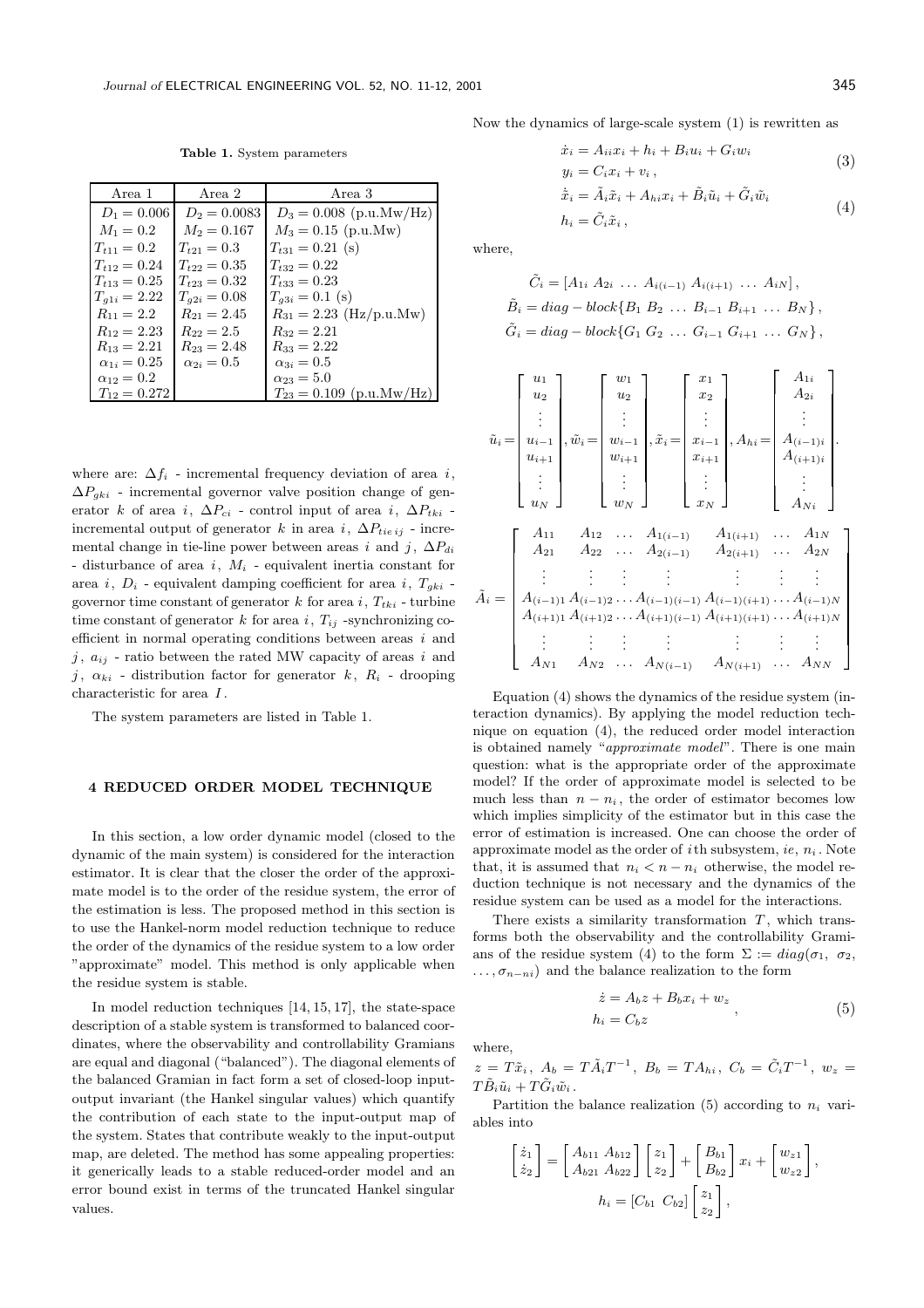

**Fig. 4.** Estimated interaction of area 1



**Fig. 6.** Second estimated interaction of area 1

and partition accordingly to

$$
\Sigma = \begin{bmatrix} \Sigma_1 & 0 \\ 0 & \Sigma_2 \end{bmatrix}.
$$

The  $n_i$ -state reduced-order model is then obtained as:

$$
\begin{aligned} \dot{z}_1 &= A_{b11}z_1 + B_{b1}x_i + w_{z1} \\ h_i &= C_{b1}z_1 \,. \end{aligned} \tag{6}
$$

LEMMA 1 ([11]). Let  $G_h := (\tilde{A}_i, A_{hi}, \tilde{C}_i)$ , the transfer func*tion matrix of the residue system, be asymptotically stable and minimal with*  $n - n_i$  *states. Assume*  $n_i < n - n_i$  *and*  $G_{hr} := (A_{b11}, B_{b1}, C_{b1})$  be an  $n_i$ -state reduced-order model *obtained by balanced truncation. Then*

- 1)  $G_{hr}$  *is in balanced coordinates with balanced Gramian*  $\Sigma_1$ *.*
- 2) If  $\sigma_{ni} > \sigma_{ni+1}$  then  $G_{hr}$  is asymptotically stable and *minimal.*
- 3)  $||G_h G_{hr}||_{\infty} \leq 2 \operatorname{trace}[\Sigma_2].$

Note carefully that item 3) gives an error bound in terms of the truncated Hankel singular values.

The augmentation of the dynamic model of  $i$ th subsystem (3) and reduced-order interaction model (6) result in:

$$
\begin{bmatrix} \dot{x}_i \\ \dot{z}_1 \end{bmatrix} = \begin{bmatrix} A_{ii} & C_{b1} \\ B_{b1} & A_{b11} \end{bmatrix} \begin{bmatrix} x_i \\ z_1 \end{bmatrix} + \begin{bmatrix} B_i \\ 0 \end{bmatrix} u_i + \begin{bmatrix} G_i w_i \\ w_{z1} \end{bmatrix} \tag{7}
$$
\n
$$
y_i = C_i x_i + v_i \qquad h_i = C_{b1} z_1 \, .
$$



**Fig. 5.** First estimated interaction of area 2



**Fig. 7.** Estimated interaction of area 3

Assuming  $\left( \begin{bmatrix} A_{ii} & C_{b1} \\ B_{b1} & A_{b11} \end{bmatrix}, [C_i, 0] \right)$  is observable, then we can use the measurement signal y*<sup>i</sup>* and introduce a Kalman filter to estimate  $x_i$  and  $h_i$  as follows:

$$
\begin{aligned}\n\begin{bmatrix}\n\dot{\hat{x}}_i \\
\dot{\hat{z}}_1\n\end{bmatrix} &= \begin{bmatrix}\nA_{ii} & C_{b1} \\
B_{b1} & A_{b11}\n\end{bmatrix} \begin{bmatrix}\n\hat{x}_i \\
\hat{z}_1\n\end{bmatrix} + \begin{bmatrix}\nB_i \\
0\n\end{bmatrix} u_i + K_i (y_i - C_i \hat{x}_i), \\
\hat{x}_i(0) &= 0, \quad \hat{z}_i(0) = 0, \\
K_i &= P \begin{bmatrix} C_i^\top \\
0 \end{bmatrix} R^{-1}, \\
\dot{P} &= \begin{bmatrix} A_{ii} & C_{b1} \\
B_{b1} & A_{b11}\n\end{bmatrix} P + P \begin{bmatrix} A_{ii} & C_{b1} \\
B_{b1} & A_{b11}\n\end{bmatrix}^\top \\
-P \begin{bmatrix} C_i^\top \\
0 \end{bmatrix} R^{-1} [C_i \quad 0] P + Q, \quad P(0) = P_0.\n\end{aligned}
$$

#### **5 SIMULATION RESULTS**

 mated interactions are shown in Figures 4 to 7. In order to demonstrate the effectiveness of the proposed decentralized interaction estimation, numerical simulations have been carried out. Now the proposed interaction estimation method is implemented to a multi-area power system, which is described in Section 3. For each area, it is assumed that there occurs 0.1 puMW step disturbance in other two area. A local estimator is design for each area and the esti-

It should be noted that, since the estimation of interactions is the main goal of this paper, no control input signals,  $\Delta P_{ci}$ ,